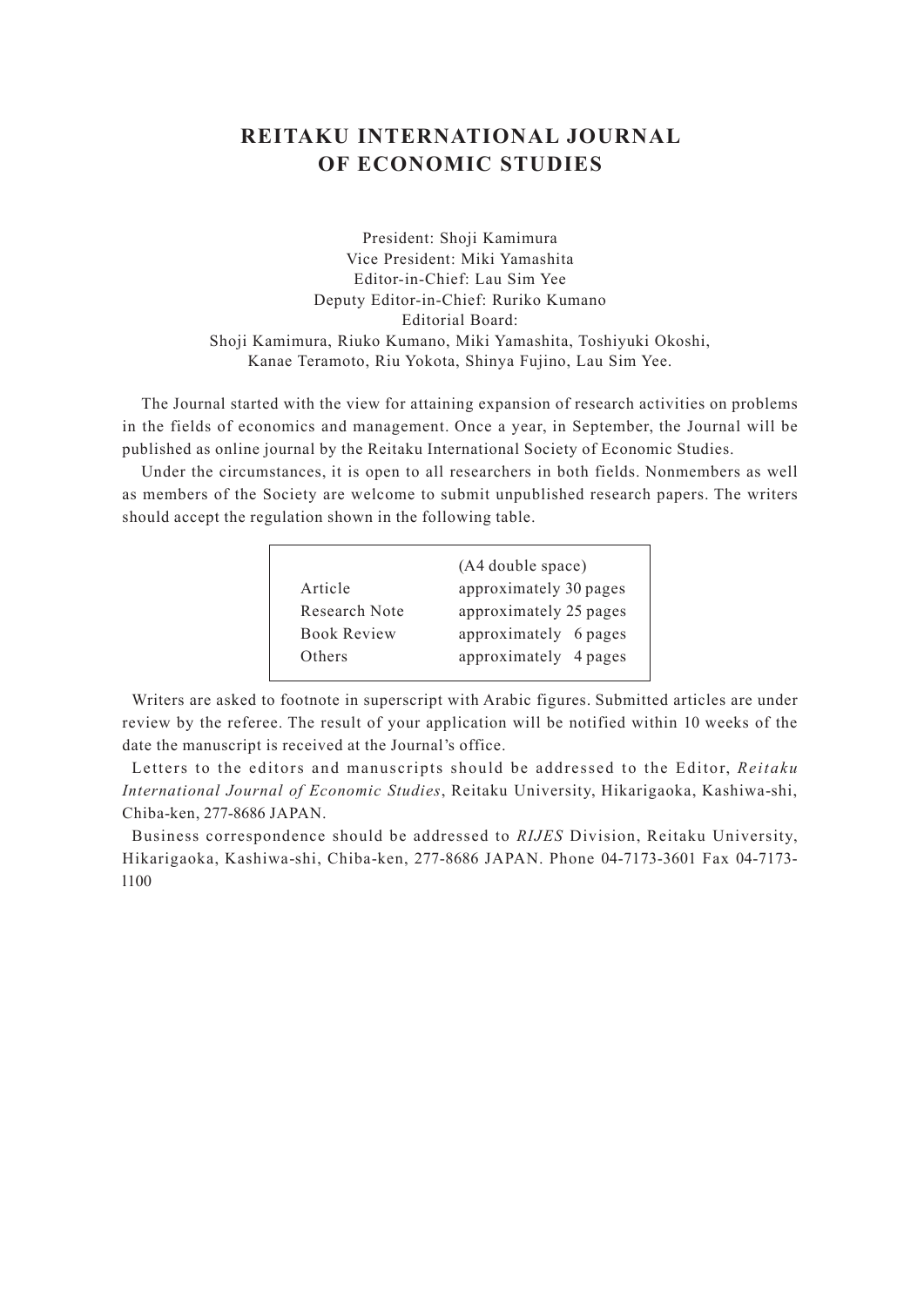## 麗澤経済研究

------------------------ 麗澤大学経済学会・役員ならびに会員 ……………………………… 会 長 上村昌司 副会長 山下美樹 編集長 ラウシンイー 副編集長 熊野留理子 編集委員 上村昌司 山下美樹 大越利之 寺本佳苗 藤野真也 横田理宇 正会員 新井 優太 池川真里亜 井下佳織 江島顕一 大越利之 大場裕之 大野正英 小高新吾 小野宏哉 籠 義樹 上村昌司 熊野留理子 近藤明人 齋藤之誉 佐藤政則 篠藤涼子 下田健人 鈴木大介 髙 巌 高辻秀興 高橋秀樹 趙 家林 陳 玉雄 土田尚弘 寺本佳苗 徳永澄憲 豊嶋建広 内藤知加恵 中島真志 中村昭裕 永田雅啓 馬場靖憲 堀内一史 藤野真也 水野時孝 W. V.ミロシュニック 森田龍二 八木秀次 山下美樹 吉田健一郎 横田理宇 ラウ シン イー

本誌は、経済学ならびに経営学に関する多角的研究の発達と普及を目的として、1993年 3 月麗澤 大学経済学会により創刊され、年 1 回、 3 月にオンライン・ジャーナルとして定期的に刊行される。 学会の会員、非会員を問わず、経済学および経営学の分野に属する研究者からの自由投稿をみと める。原稿は原則として英文または和文によるものとする。和文原稿は横書きを原則とし、論文お よび研究ノートについてはA 4 紙ダブルスペースで 1 枚以内の英文サマリーを添付すること。脚注 は該当箇所の右上に、算用数字を用いて示すものとする。

本誌はレフェリー制度を導入している。原稿の採否結果は、原稿受領後10週間以内に投稿者宛通 知される。

| 内容区分と字数制限 - |          |   |           |                  |  |
|-------------|----------|---|-----------|------------------|--|
|             |          |   | (和文)      | (英文) A 4 ダブルスペース |  |
| 論           |          | Ÿ | 20,000字程度 | 30枚程度            |  |
|             |          |   | 16,000字程度 | 25枚程度            |  |
| 書           |          | 評 | 4,000字程度  | 6 枚程度            |  |
| ネ           | $\sigma$ | 他 | 2,000字程度  | 4枚程度             |  |
|             |          |   | 研究ノート     |                  |  |

また、投稿された原稿は、電子化し、本学Webページ及び機関リポジトリ等を通じてコン ピュータ・ネットワーク上に公開する。

(投稿に関する連絡先)

〒277-8686 千葉県柏市光ヶ丘 2 丁目 1 番 1 号 麗澤大学経済学会RIJES 編集委員会 Tel. 04-7173-3601 Fax. 04-7173-1100